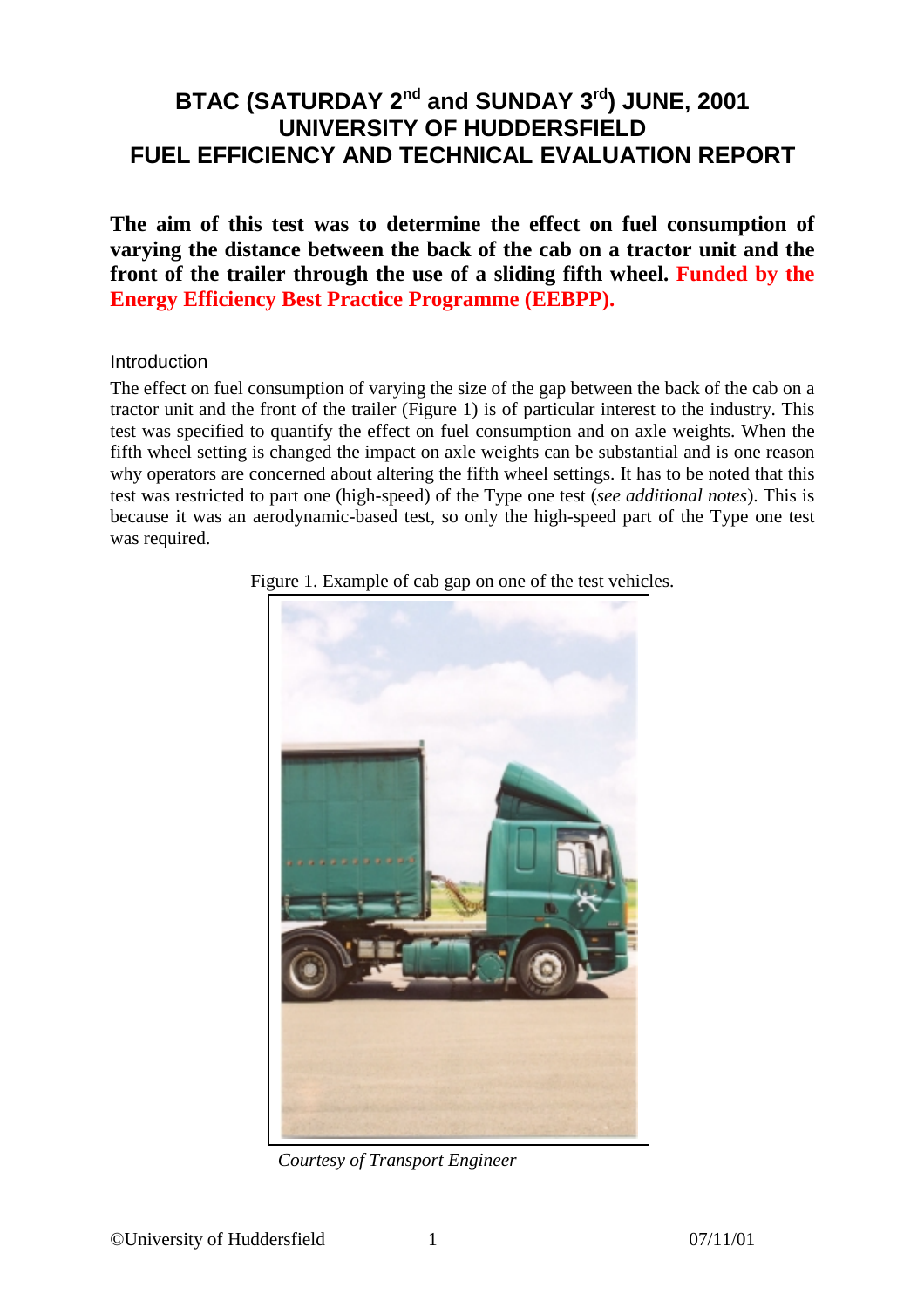# Technical note on fuel measurement

Fuel efficiency is evaluated using two separate types of measure and some confusion can arise when they are compared against each other. The first is volume used, which is measured in litres or gallons. The second is the volume of fuel used for a given distance and is normally expressed in litres per 100 kilometres (L/100km) or miles per gallon (MPG). By way of example consider the following. A vehicle travels 1,000 miles and uses 25 gallons of fuel therefore the MPG is 40 (1,000/25). An intervention is then applied and the vehicle travels the same 1,000 miles but uses only 23 gallons of fuel, the MPG is now 43.478 (1,000/23). The change in fuel efficiency, as measured by MPG is 8.70% ((43.478-40)/40). The change in fuel efficiency as measured by the volume used is 8.0% ((25-23)/25). Many organisations report changes in fuel efficiency in MPG or L/100km but they purchase litres of fuel. **It is not intended here to suggest which measure an organisation should use but to avoid confusion when expressing a change in fuel consumption the type of measurement must be stated**.

# **Equipment**

Two identical DAF tractor units with matching trailers were supplied by TDG. The vehicles, training vehicles, both had on-board fuel consumption meters. They were modified to accept removable fuel tanks to permit gravimetric fuel consumption measurement.

# Test sequence

A robust test procedure was drawn up to ensure accuracy and repeatability. To reduce the impact of 'order effect' the drivers and observers and their vehicles did at least two laps on the high-speed track on the Saturday evening. On Sunday, both vehicles started with their cab gaps set to the mid-point and then each vehicle had its cab gap adjusted in opposite directions as shown in Table 1 to mitigate any meteorological changes. The vehicles ran 'back to back'.

| Taon T. Test scuuchee.  |                         |  |
|-------------------------|-------------------------|--|
| <b>Vehicle 1 (M185)</b> | <b>Vehicle 2 (M186)</b> |  |
|                         |                         |  |
| Mid point               | Mid point               |  |
| Minimum gap             | Maximum gap             |  |
| Maximum gap             | Minimum gap             |  |

Table 1. Test sequence.

Additionally, on Saturday, the individual axles were weighed at the different cab gap settings to determine the impact on axle weights. Also the drivers agreed the road speed, engine speed and gear selections they would use on the test (Table 2).

| <b>Road Speed</b><br><b>MPH</b> | Gear              | <b>Engine Speed</b><br><b>RPM</b> |
|---------------------------------|-------------------|-----------------------------------|
|                                 |                   |                                   |
| 37                              | LOW <sub>8</sub>  | 1250                              |
| 50                              | HIGH <sub>8</sub> | 1450                              |
| 56                              | HIGH <sub>8</sub> | 1550                              |

|  | Table 2. Road speed, gear selection and engine speed settings. |
|--|----------------------------------------------------------------|
|  |                                                                |

Establishing the settings in Table 2 reduced the chances of distortions in the data between the two vehicles and aided the production of robust data. It has been noticed on previous occasions that drivers need to operate the vehicles identically, specifically with reference to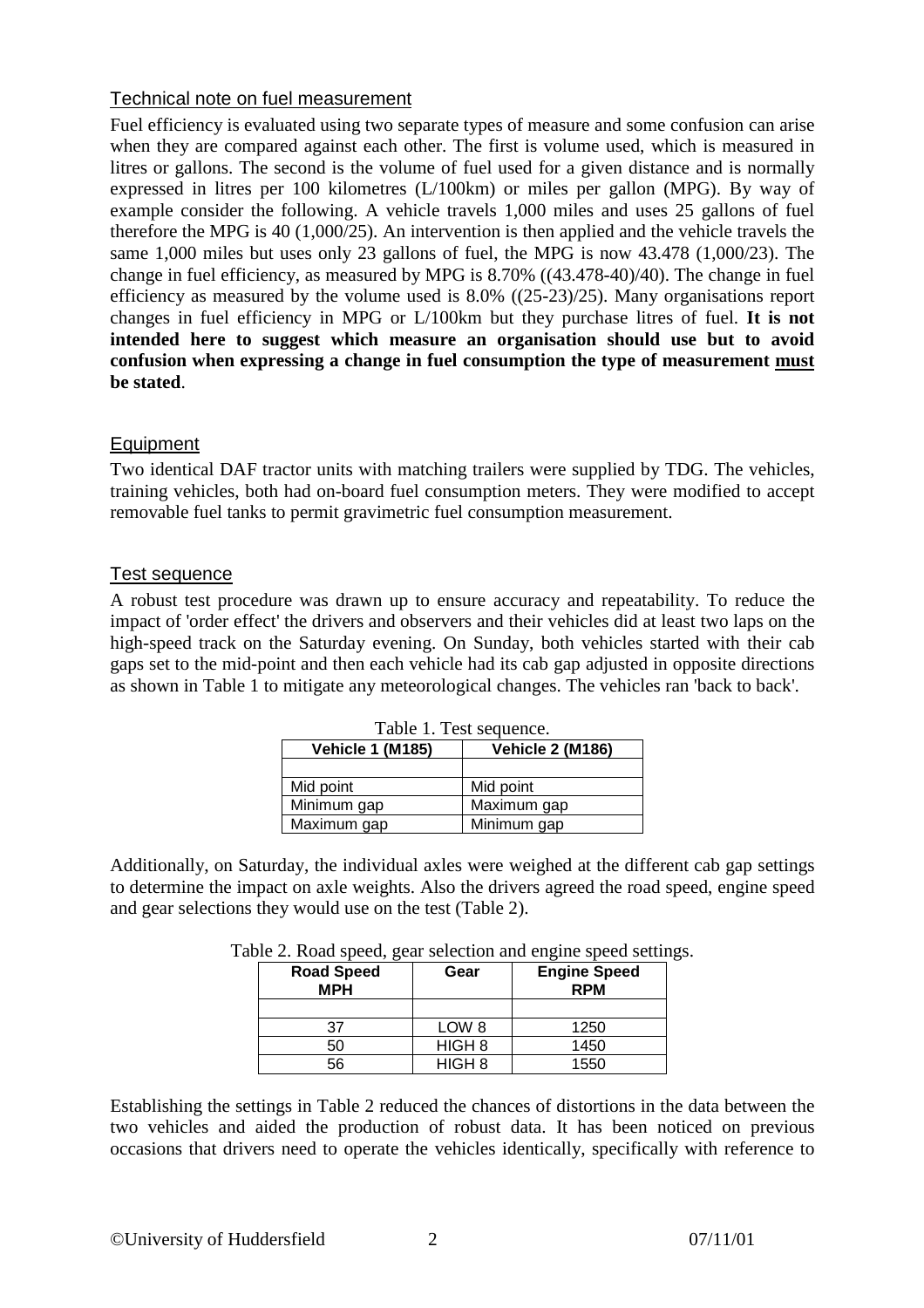gear selection and engine speed, otherwise the fuel consumption between vehicles can differ by more than 10%.

The cab gaps are defined as the distance from the centre (horizontal) of the rear of the cab to the centre (horizontal) of the rear of the trailer and are indicated in the second column in Table 3

| <b>Vehicle</b> | <b>Distance</b> | <b>Tonnes</b> |                      |                  |                   |                 |       |
|----------------|-----------------|---------------|----------------------|------------------|-------------------|-----------------|-------|
|                | Centimetres     | Front<br>Axle | <b>Drive</b><br>axle | Front<br>trailer | Middle<br>trailer | Rear<br>trailer | Gross |
|                |                 |               |                      | axle             | axle              | axle            |       |
| M185           |                 |               |                      |                  |                   |                 |       |
| Minimum gap    | 113             | 5.92          | 7.23 <sup>1</sup>    | 2.94             | 2.99              | 2.98            | 22.00 |
| Mid point      | 135             | 5.58          | 7.23                 | 2.86             | 2.95              | 2.95            | 21.50 |
| Maximum gap    | 155             | 5.28          | 7.58                 | 2.91             | 2.95              | 2.95            | 21.70 |
|                |                 |               |                      |                  |                   |                 |       |
| M186           |                 |               |                      |                  |                   |                 |       |
| Minimum gap    | 113             | 5.84          | 6.49                 | 3.07             | 3.09              | 3.05            | 21.5  |
| Mid point      | 135             | 5.62          | 6.95                 | 3.09             | 3.05              | 3.07            | 21.8  |
| Maximum gap    | 155             | 5.17          | 7.23                 | 3.06             | 3.01              | 3.07            | 21.5  |
|                |                 |               |                      |                  |                   |                 |       |

|  |  |  | Table 3. Effect upon axle weights. |
|--|--|--|------------------------------------|
|--|--|--|------------------------------------|

<sup>1</sup> Figure needs checking (see additional notes 2) also the gross weight seems high.

Whilst neither vehicle was fully loaded the effect upon axle weights can be seen. It should be remembered that vehicles tend to run out of load space, 'cube out', before they reach their maximum permissible weight, 'weigh out'.

## **Test Results**

On Sunday the vehicles were tested 'back to back'. However, a breakdown meant that one vehicle was 1 hour behind the other. Analysis of the results calculated by the use of the gravimetric method (Table 4) indicates that there are savings to be made.

| <b>Vehicle</b> | Fuel<br><b>Consumption</b><br><b>MPG</b> | Average<br><b>Speed</b><br><b>MPH</b> |
|----------------|------------------------------------------|---------------------------------------|
| M185           |                                          |                                       |
| Minimum gap    | 9.613                                    | 43.975                                |
| Mid point      | 9.481                                    | 43.277                                |
| Maximum gap    | 9.227                                    | 41.945                                |
|                |                                          |                                       |
| M186           |                                          |                                       |
| Minimum gap    | 9.694                                    | 42.601                                |
| Mid point      | 9.080                                    | 41.945                                |
| Maximum gap    | 8.893                                    | 41.945                                |
|                |                                          |                                       |

Table 4. Fuel consumption (MPG) using the gravimetric method.

The data in Table 4 indicates the savings to be made by using the fifth wheel correctly. Vehicle M185 improved its fuel consumption by 4.18% *((9.613-9.227)/9.227)* when using the maximum cab gap as the base line. Vehicle M186 improved its fuel consumption by 9.01% *((9.694-8.893)/8.893)* when using the maximum cab gap as the base line. Also shown in Table 4 is the average speed, which shows that when the cab gap was set at maximum the vehicles travelled more slowly. This will have the effect of improving fuel consumption slightly. Examination of the meteorological data revealed that when M186 had its cab gap set to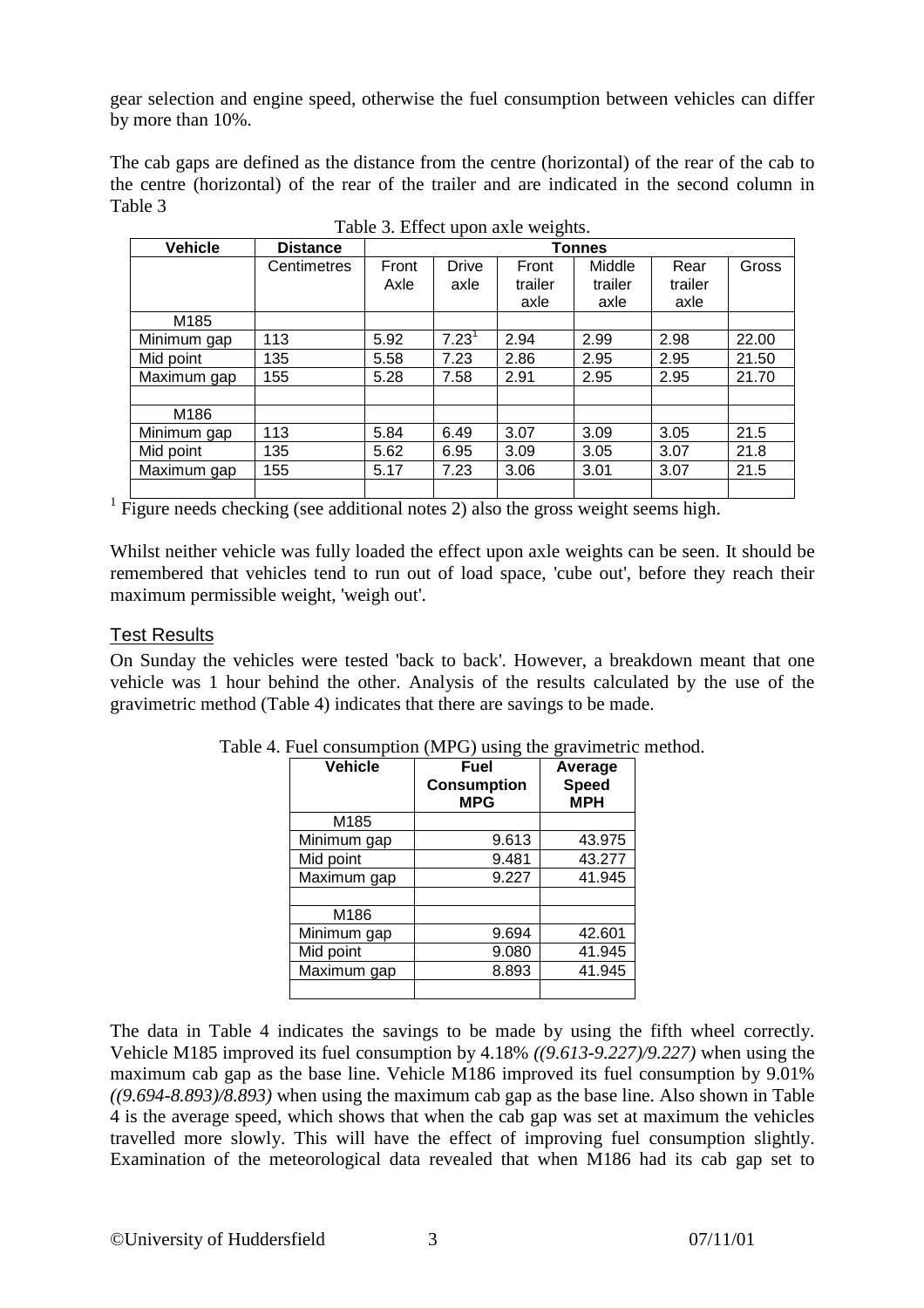maximum there was an increase in average air speed and this may explain the larger deterioration in fuel consumption.

A matrix, Table 5, shows the improvements at different settings in percentage terms. For example the difference in fuel consumption for vehicle M185 by shortening the cab gap from the maximum setting to the mid point setting is 2.75%

| M 185 | Min   | <b>Mid</b> |
|-------|-------|------------|
| Min   |       |            |
| Mid   | 1.39% |            |
| Max   | 4.18% | 2.75%      |
|       |       |            |
| M186  |       |            |
| Min   |       |            |
| Mid   | 6.76% |            |
| Max   | 9.01% | 2.10%      |

Table 5 Improvements in fuel consumption (MPG) in percentage terms.

Combining the total fuel used by both vehicles at the different settings (Table 6) indicates an average fuel saving of 6.18% when comparing minimum and maximum cab gaps.

| Table 6. Fuel saved (by volume) when combining both vehicles fuel consumption data. |  |  |  |
|-------------------------------------------------------------------------------------|--|--|--|
|                                                                                     |  |  |  |

| Cab Gap               | Litres |
|-----------------------|--------|
| Min                   | 42.797 |
| Mid                   | 44.538 |
| Max                   | 45.618 |
|                       |        |
| Fuel saved (absolute) | 2.821  |
| Fuel saved (%)        | 6.18%  |
|                       |        |

For any operator, savings of the magnitude indicated in Table 6 are clearly desirable. It is not unusual to find tractor units with their sliding fifth wheels set to maximise the gap. One possible reason is that it provides the drivers with more room when connecting the air and electrical systems. Another possible reason is that by leaving it at the maximum setting the unit can more easily be connected to any trailer. This is especially important in fleets with varying kingpin depths. However, if it has not been pointed out to operators and drivers that fuel and money is being wasted, why should they bother to reduce the gap?

## **Conclusions**

The test clearly indicates that fuel efficiency can be improved by reducing the cab gap. Operators and drivers need to be made aware of the benefits of reducing cab gaps to the minimum to improve fuel efficiency whilst being aware of the impact on axle weights. Where drivers are concerned about the implications of reducing the cab gap from the maximum to the minimum because of the impact on axle weights it can be seen that by reducing the gap from the maximum to the mid point (Table 5) savings of over 2% are obtainable.

## Acknowledgements

I would like to thank the following for their help in the preparation and performing of the tests and the writing of this report.